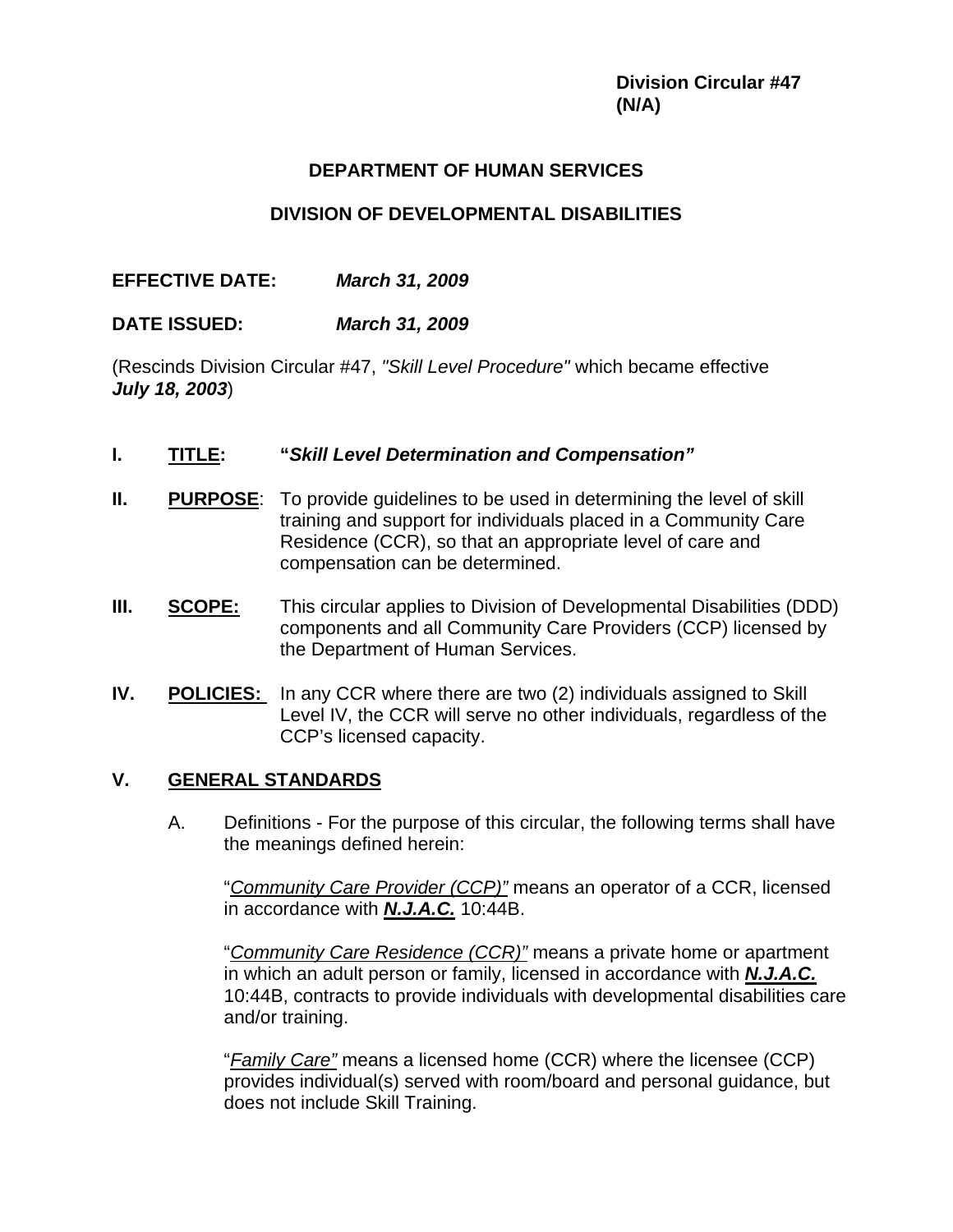"*Interdisciplinary Team (IDT)"* - Refer to DC #35 – *"Service Plan"* 

"*Leave Time"* means time for the CCP to be free from caring for the individual(s), which is earned, based upon years of service.

"*Level of Compensation"* means the compensation given to the CCP for the training and care of an individual. The level of compensation is determined by the DDD Regional office through the Placement Review Team (PRT) based upon the level of care required by the individual. (Refer to Appendix A & B).

"*Placement Review Team (PRT)"* - Refer to DC #8 – *"Waiting List Procedures N.J.A.C. 10:46C"* 

 "*Primary Caregiver"* means a CCP assigned to care for an individual who has been assigned to Skill Level IV. (Refer to Appendix B)

"*Relief person"* means the person who is responsible for providing supports to an individual assigned to Skill Level IV whenever the Primary Caregiver is not available. (Refer to Appendix B)

"*Relief Time"* means time off available to a Primary Caregiver in a Skill Level IV CCR, which is in addition to Leave Time. (Refer to Appendix B)

"*Secondary Caregiver"* means an individual in a CCR who assists in the care of more than one (1) Skill Level IV individual receiving services. (Refer to Appendix B)

*"Temporary Skill Level Increase"* means a form of compensation provided to a CCP, which may be approved when an individual(s), other than those individuals assigned to Skill Level IV, does not work or attend a day program for ten (10) consecutive business days and there are no other DDD resources provided to the individual(s) during the day.

- B. The PRT makes the initial assignment of Skill Level, which is subject to review no less than annually by the IDT or upon request by the CCP. Skill Level assignment shall take into consideration pertinent assessments and recommendations contained within the individual's Service Plan.
- C. Any leave time taken by the CCP shall be arranged in advance with his/her DDD Regional Office.
- D. The capacity of the CCR is established by the licensing entity.
- E. All CCPs shall meet the requirements of *N.J.A.C.* 10:44B.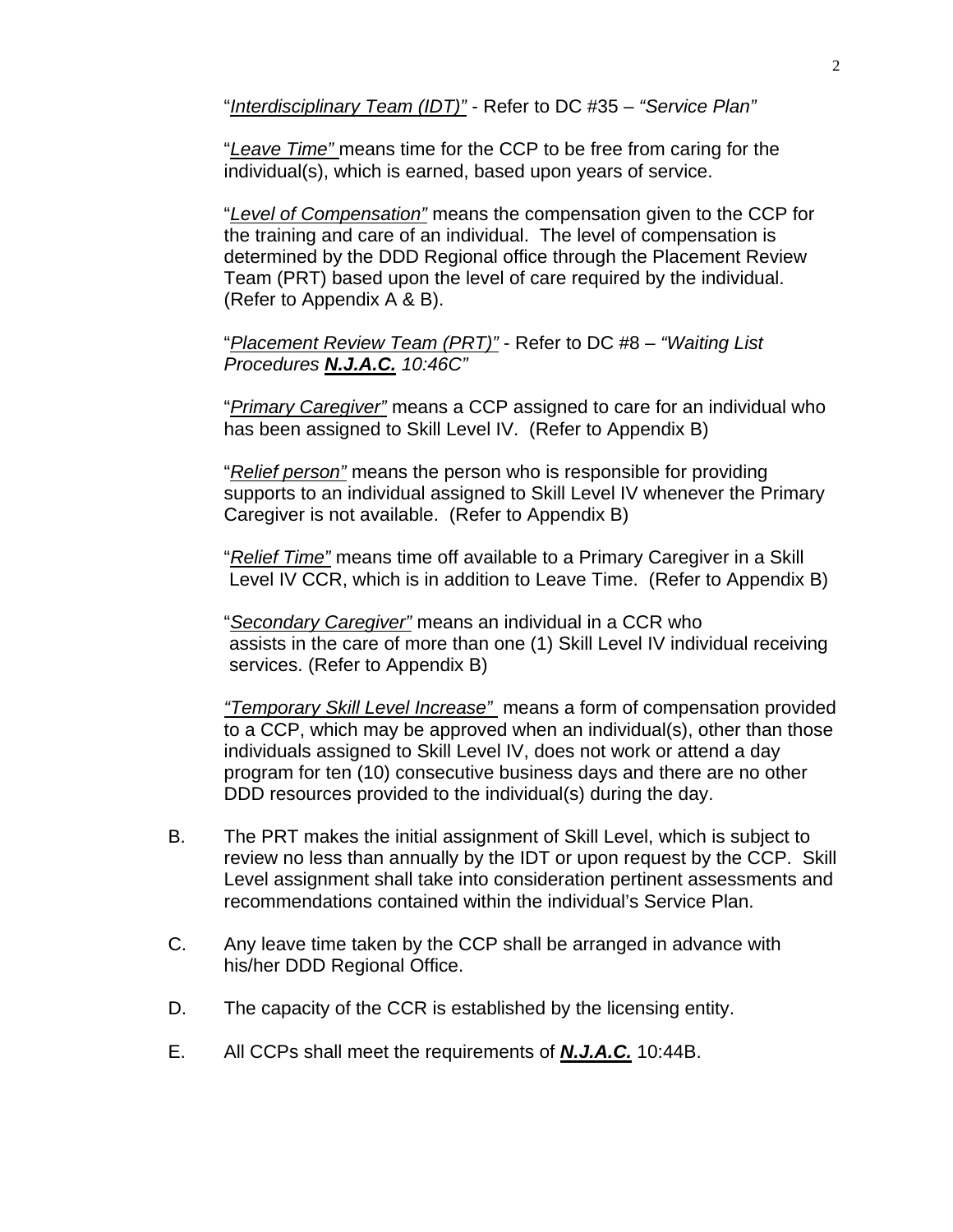- F. All individuals residing in a CCR shall be afforded an opportunity to participate in an organized program of habilitation, rehabilitation or employment, as outlined in *N.J.A.C.* 10:44B-4.2. The program selection shall be the result of the IDT's recommendations and shall not be based solely on the personal preference of the CCP. The program selection will be documented in the individual's Service Plan, which shall be reviewed at least every twelve (12) months, as specified at *N.J.S.A.* 30:6D-12.
	- 1. DDD shall work with the Local Education Authority to ensure that Individuals between the ages of three (3) and twenty two (22) receive an appropriate education in accordance with Federal and State laws.

## *(Any exceptions to #1 above must be reviewed by the IDT and approved by the Regional Administrator in consultation with the Regional Assistant Director)*

- 2. Individuals over twenty two (22) years of age shall be provided with a program unless a physician certifies in writing that such activity is medically inadvisable.
- 3. Individuals fifty five (55) years old or older may elect to retire; however involvement in age-appropriate activities outside the residence shall be encouraged.
- G. The licensee [CCP] shall notify the placing agency [DDD] within five (5) days of any disruption of day program, pursuant to *N.J.A.C.* 10:44B-2.1(h)1

# **VI. PROCEDURES**

# A. SKILL LEVEL DETERMINATION

- 1. An individual's Skill Level is determined prior to placement in a CCR by the PRT. The PRT shall use the criteria in Appendix A to determine the assignment of Skill Level.
- 2. If the PRT determines that an individual's needs warrant a Skill Level IV placement, a written assessment by the regional nurse is required.
- 3. Regional Staff shall inform the CCP of the Skill Level determination and complete all necessary paperwork.
- 4. The IDT shall review the Skill Level assignment no less than annually, or as needed, and make recommendations to the PRT for changes in the Skill Level assignment.

# B. COMPENSATION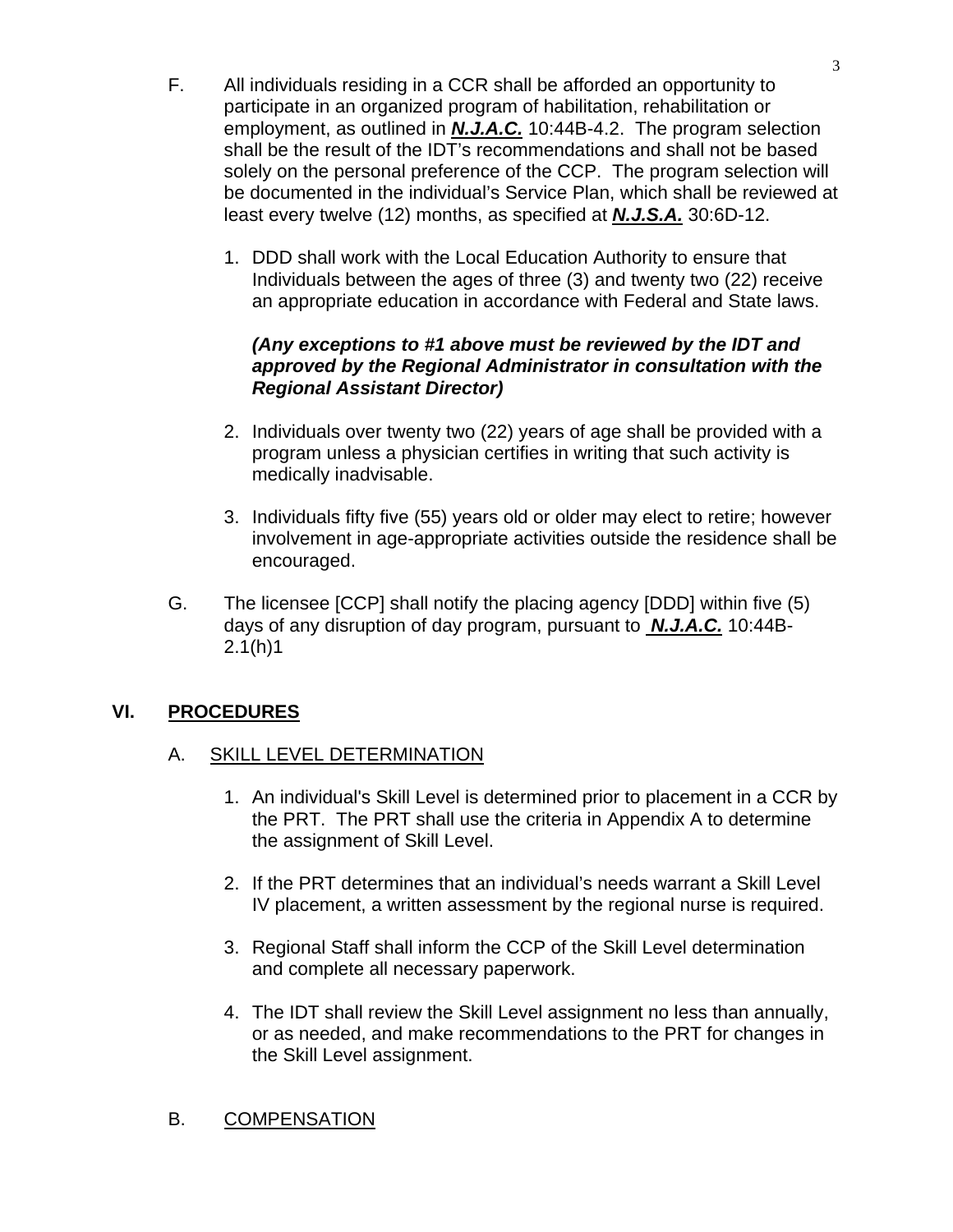- 1. The initial compensation, for the designated Skill Level, is recorded by case management in a contract with the CCP at the time an individual is placed.
- 2. Any request for a change in Skill Level assignment must be directed in writing to the PRT.
- 3. If the PRT approves a change in Skill Level, the effective date of change in payment will be the date of the written request.
- 4. Each DDD Regional Office has an assigned budget to fund CCR placements. Any request to exceed that budget shall be approved by DDD's Central Office. The requesting DDD Regional Office must provide justification for any request.
- 5. The CCP may be *temporarily* compensated at the next higher Skill Level rate when an individual, other than those individuals assigned to Skill Level IV, does not work or attend a day program for ten (10) consecutive business days and there are no other DDD resources provided to the individual during the day. This higher Skill Level rate shall be approved by the PRT for a maximum of thirty (30) days only, retroactive to the first day of the consecutive absence.
- 6. All other Temporary Skill Level Increases will be approved for a maximum of six (6) months.
- 7. Temporary Skill Level Increases from Skill Level IIIB to Skill Level IV effect only the monetary portion of a Skill Level Rate increase and do not include other conditions or compensation as set forth in the Skill Level IV guidelines identified in Appendix B.
- 8. Any request for continuation of a Temporary Skill Level Increase shall require written justification to the PRT from the IDT.
- 9. Temporary Skill Level increases will not be given for breaks that exist normally within a regular school year, day program schedule or work schedule. Routine breaks in an individual's school, day or work program schedule shall be presented to the CCP and considered during the placement process.
- 10. Family Care placements in a CCR may be made available to individuals who require only room/board and personal guidance. The CCP is not required to provide Skill Training to the individual.<br>
<del>پنجم جنگ جنگ ج</del>

 $\overline{\phantom{a}}$  , and the contract of the contract of the contract of the contract of the contract of the contract of the contract of the contract of the contract of the contract of the contract of the contract of the contrac

 Kenneth W. Ritchey, Assistant Commissioner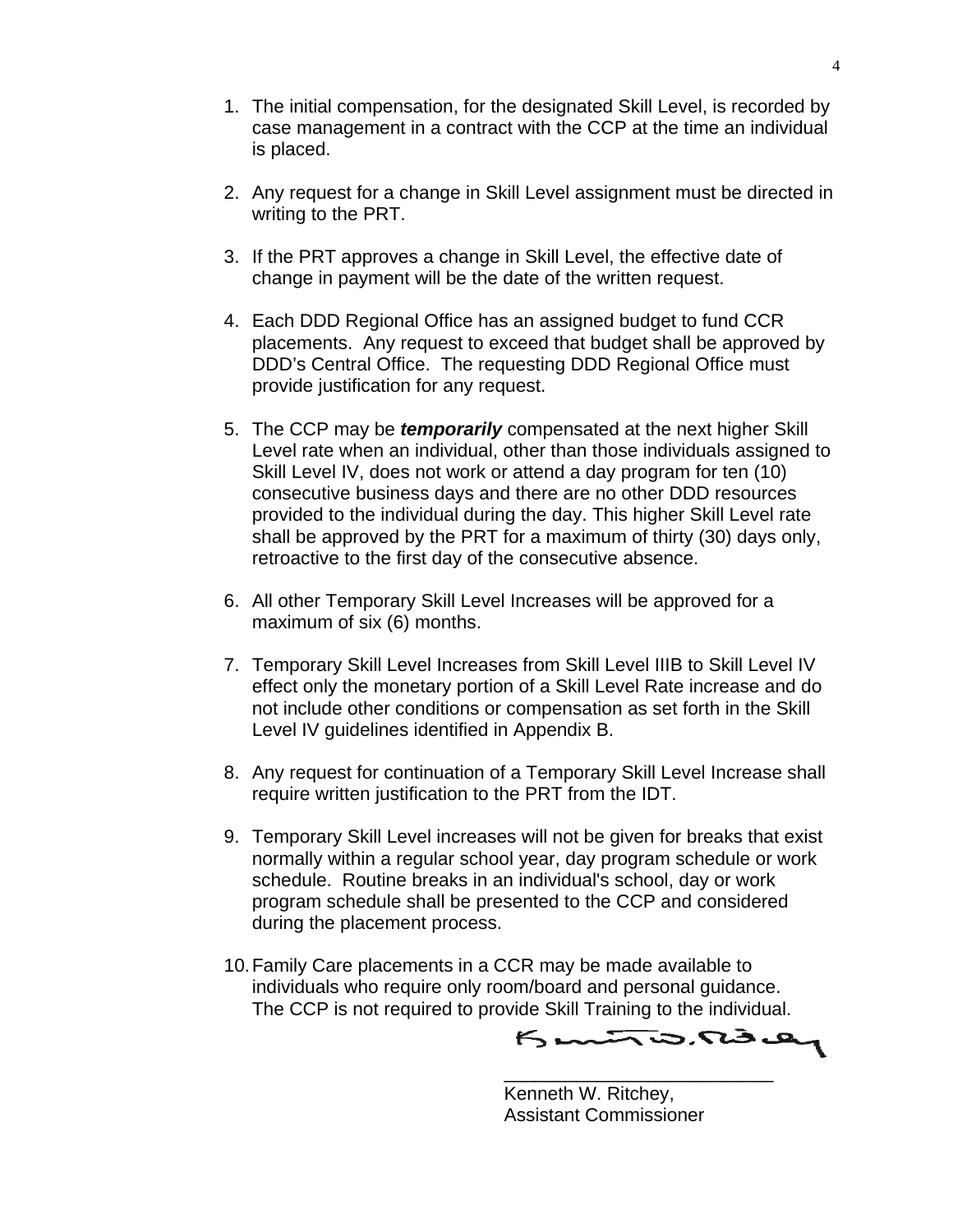| APPENDIX A                              |
|-----------------------------------------|
| COMMUNITY SERVICES SKILL LEVEL CRITERIA |

| <b>LEVEL I</b>                                                                            | <b>LEVEL II</b>                                                                                                                                                                                    | <b>LEVEL III</b>                                                                                                             |  |
|-------------------------------------------------------------------------------------------|----------------------------------------------------------------------------------------------------------------------------------------------------------------------------------------------------|------------------------------------------------------------------------------------------------------------------------------|--|
| <b>GENERAL</b>                                                                            | <b>GENERAL</b>                                                                                                                                                                                     | <b>GENERAL</b>                                                                                                               |  |
| Individual meets one or two of<br>the criteria below.                                     | Individual meets 3 or more<br>criteria of Level I.                                                                                                                                                 | Individual meets 3 or more<br>criteria of Level II.                                                                          |  |
|                                                                                           | -or-                                                                                                                                                                                               | -or-                                                                                                                         |  |
|                                                                                           | Individual meets one or two<br>of the criteria below.                                                                                                                                              | Individual meets one or two<br>$\bullet$<br>of the criteria below.                                                           |  |
| <b>HEALTH</b>                                                                             | <b>HEALTH</b>                                                                                                                                                                                      | <b>HEALTH</b>                                                                                                                |  |
| 1. Requires routine medical attention. May<br>need to take daily medications.             | 1. Requires periodic non-routine<br>medical attention, resulting in medical<br>appointments occurring on average<br>twice a month.                                                                 | 1. Has a serious chronic medical<br>condition, which requires ongoing<br>medical intervention on a daily or<br>weekly basis. |  |
| 2. May have a seizure condition, which is<br>generally controlled by medications.         | 2. Has a seizure condition, which is<br>partially controlled by medication.                                                                                                                        | 2. Has a seizure condition, which is<br>poorly controlled by medication.                                                     |  |
| <b>MOBILITY</b>                                                                           | <b>MOBILITY</b>                                                                                                                                                                                    | <b>MOBILITY</b>                                                                                                              |  |
| 3. Independently mobile with or without<br>assistive devices.                             | 3. Needs occasional physical<br>3. Requires full time physical<br>assistance with mobility and/or<br>assistance with transfers and<br>transfers with or without assistive<br>mobility.<br>devices. |                                                                                                                              |  |
| <b>SELF-CARE</b>                                                                          | <b>SELF-CARE</b>                                                                                                                                                                                   | <b>SELF-CARE</b>                                                                                                             |  |
| 4. May need daily skill training or minimal<br>physical assistance in areas of self-care. | 4. With the individual participating,<br>requires constant hands-on physical<br>assistance in all areas of self-care.                                                                              | 4. Due to the individual's inability to<br>participate, requires all self-care<br>tasks to be completed by the<br>provider.  |  |
| 5. Independent or toileted by routine.                                                    | 5. Needs physical assistance for<br>incontinence occurring minimally<br>twice a week.                                                                                                              | 5. Is incontinent and/or requires full<br>physical assistance in toileting.                                                  |  |
| <b>BEHAVIOR</b>                                                                           | <b>BEHAVIOR</b>                                                                                                                                                                                    | <b>BEHAVIOR</b>                                                                                                              |  |
| 6. There may be some behavioral<br>outbursts and/or difficulty in making<br>adjustments.  | 6. Has periodic episodes of<br>challenging behavior to the extent that<br>it interferes with adjustment to CCR,<br>day and community programming.                                                  | 6. Exhibits severe challenging<br>behaviors on an ongoing basis.                                                             |  |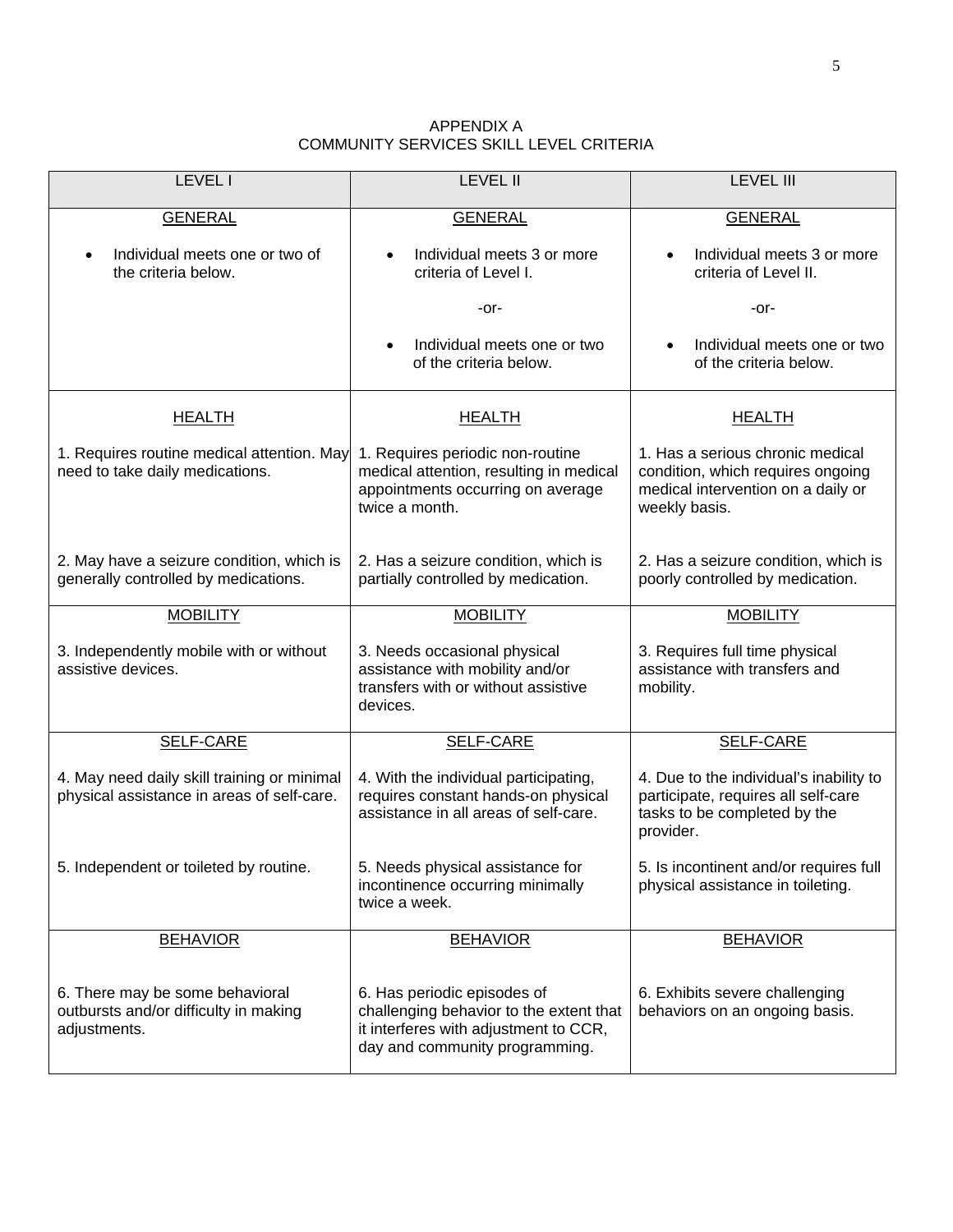#### 1 of 2

### APPENDIX A COMMUNITY SERVICES SKILL LEVEL CRITERIA

| <b>LEVEL IIIB</b>                                                                                                                                                         | <b>LEVEL IV</b>                                                                                                                                                                                                                                                                                                                                                                                                                                                                                                                               |
|---------------------------------------------------------------------------------------------------------------------------------------------------------------------------|-----------------------------------------------------------------------------------------------------------------------------------------------------------------------------------------------------------------------------------------------------------------------------------------------------------------------------------------------------------------------------------------------------------------------------------------------------------------------------------------------------------------------------------------------|
| <b>GENERAL</b>                                                                                                                                                            | <b>GENERAL</b>                                                                                                                                                                                                                                                                                                                                                                                                                                                                                                                                |
| Individual meets 3 or more criteria of Level III.<br>-or-                                                                                                                 | Individual's level of care requires the provider to<br>be an RN or LPN.                                                                                                                                                                                                                                                                                                                                                                                                                                                                       |
| Individual meets one or two of the criteria below.                                                                                                                        | Individual meets one of the criteria below.                                                                                                                                                                                                                                                                                                                                                                                                                                                                                                   |
| <b>HEALTH</b>                                                                                                                                                             | <b>HEALTH</b>                                                                                                                                                                                                                                                                                                                                                                                                                                                                                                                                 |
| 1. Physician documented diagnosis of dementia.                                                                                                                            | 1. Must be considered medically frail and require<br>continuous, close supervision and monitoring.<br>The state of the individual's health must be considered<br>severely impaired and uncertain. The individual's poor<br>state of health may preclude regular attendance in a<br>day/work program.<br>The individual may require ongoing or temporary<br>rehabilitative, restorative or post-operative care.<br>2. The individual may require invasive techniques /<br>procedures such as catherization, feeding tubes,<br>suctioning, etc. |
| <b>MOBILITY</b>                                                                                                                                                           | <b>MOBILITY</b>                                                                                                                                                                                                                                                                                                                                                                                                                                                                                                                               |
| Not applicable.                                                                                                                                                           | Not applicable.                                                                                                                                                                                                                                                                                                                                                                                                                                                                                                                               |
| <b>SELF-CARE</b>                                                                                                                                                          | <b>SELF-CARE</b>                                                                                                                                                                                                                                                                                                                                                                                                                                                                                                                              |
| Not applicable.                                                                                                                                                           | Not applicable.                                                                                                                                                                                                                                                                                                                                                                                                                                                                                                                               |
| <b>BEHAVIOR</b>                                                                                                                                                           | <b>BEHAVIOR</b>                                                                                                                                                                                                                                                                                                                                                                                                                                                                                                                               |
| 2. The individual must require a behavior intervention plan<br>with continuous reinforcement schedule over an extended<br>period of time.                                 | Not applicable.                                                                                                                                                                                                                                                                                                                                                                                                                                                                                                                               |
| The individual should have a well documented history of<br>unsuccessful behavior interventions and may have a<br>history of multiple placements due to severity of needs. |                                                                                                                                                                                                                                                                                                                                                                                                                                                                                                                                               |
| The individual may require constant and intensive level of<br>supervision in all activities.                                                                              |                                                                                                                                                                                                                                                                                                                                                                                                                                                                                                                                               |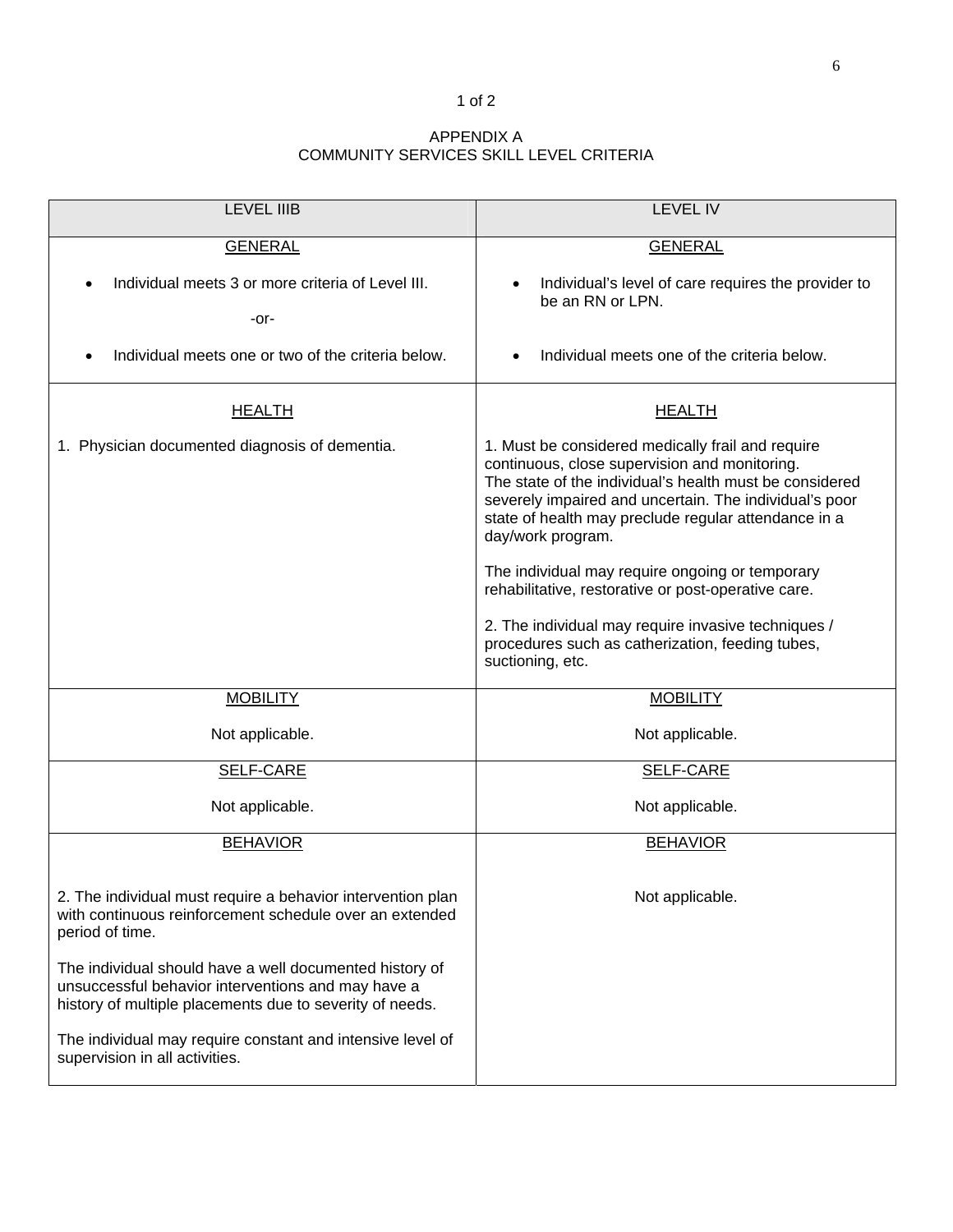#### 2 of 2

## **APPENDIX B**

### SKILL LEVEL IV GUIDELINES

### **I. PROVIDER REQUIREMENTS** (In addition to those included in *N.J.A.C.* 10:44B)

### A. Primary Caregiver

- 1. Is required to be a Licensed Practical Nurse (LPN) or Registered Nurse (RN) and there shall be an LPN or RN in the CCR whenever the primary caregiver is absent.
- 2. Shall receive training specific to the individual's needs as determined by the IDT/PRT.
- 3. Shall successfully complete and maintain CPR and First Aid Training in accordance with DDD Circular #31 – *"First Aid and Cardiopulmonary Resuscitation Training"*.
- 4. Cannot have full time employment outside the CCR.
- 5. May have part-time employment or attend school if it is limited to times that the individual(s) assigned to Skill Level IV are not in the CCR.

### B. Secondary Caregiver

- 1. Is required to reside in the CCR if there is more than one individual in the CCR who is assigned to Skill Level IV. The Secondary Caregiver is not required to be an LPN or RN unless required by the IDT.
- 2. Shall successfully complete current CPR and First Aid Training in accordance with Division Circular #31 – *"First Aid and Cardiopulmonary Resuscitation Training"*.
- 3. Shall receive individualized training specific to the individual's needs as determined by the IDT/PRT.

### C. Relief Person

- 1. Shall meet the requirements of the Primary Caregiver.
- 2. Is not mandated to reside in the CCR.